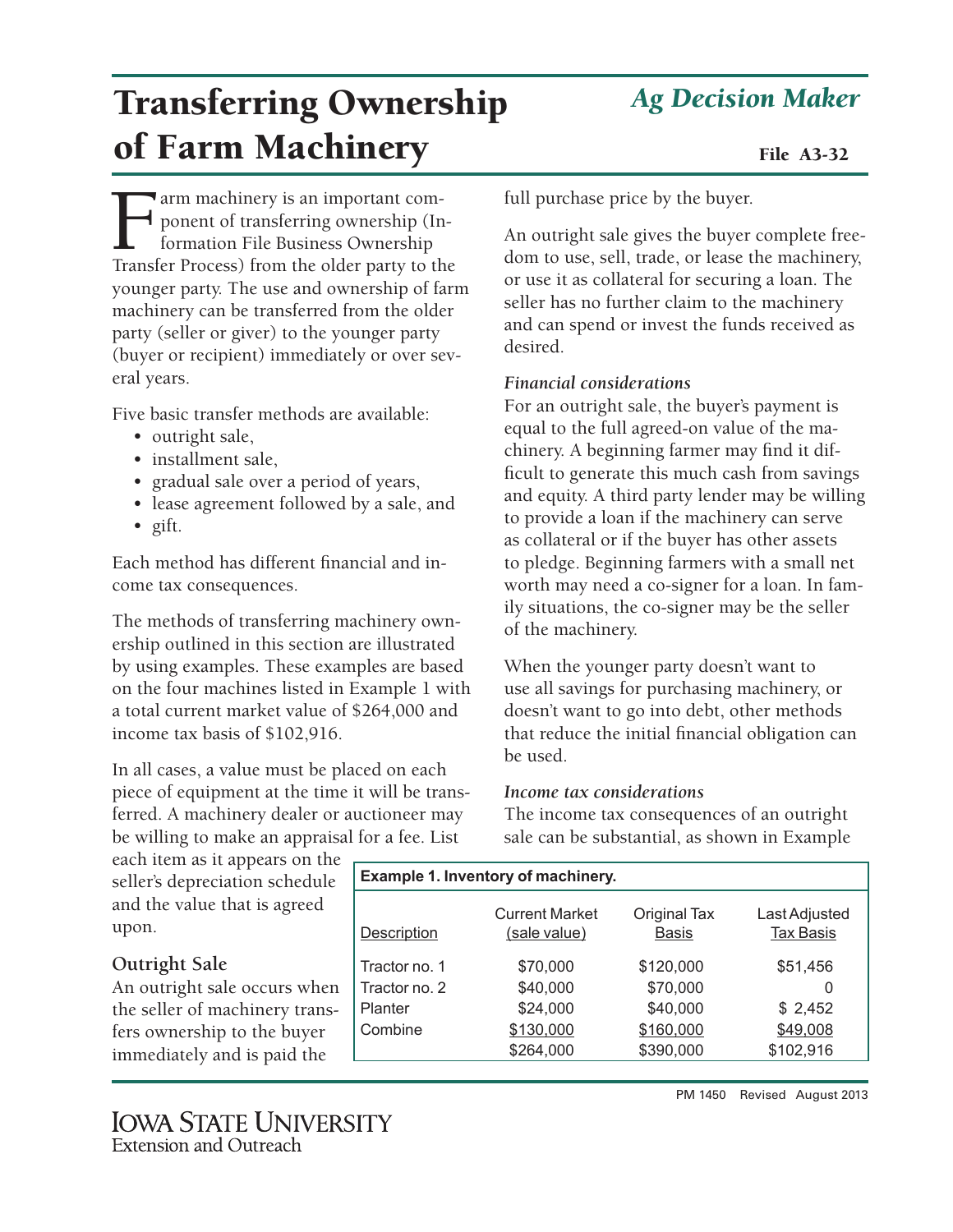2. For the seller, a large amount of recaptured depreciation and capital gain may arise from the sale, especially if some assets have an adjusted tax basis of zero; that is, they are "depreciated out." Reporting all the income and gain in one tax year may cause some of it to be taxed at a higher marginal rate than the seller usually pays. In addition, most sellers prefer to spread out or postpone tax payments whenever possible.

The buyer can begin depreciating the machinery in the year it is placed in service and may use the expense method depreciation allowance, if eligible. Buyers who are relatively new in farming may not have enough taxable farm income to make use of the maximum expense method depreciation allowance, however.

# **Installment Sale**

An installment sale gives the buyer immediate

| Example 2. Machinery outright sale.                                                                              |                                                                                                                                                                                                              |  |  |  |
|------------------------------------------------------------------------------------------------------------------|--------------------------------------------------------------------------------------------------------------------------------------------------------------------------------------------------------------|--|--|--|
| Seller                                                                                                           |                                                                                                                                                                                                              |  |  |  |
| Sale price (Ex. 1):                                                                                              | \$264,000                                                                                                                                                                                                    |  |  |  |
| Recaptured                                                                                                       |                                                                                                                                                                                                              |  |  |  |
|                                                                                                                  | depreciation (Ex. 1): \$161,084 (264,000 - 102,916)                                                                                                                                                          |  |  |  |
| Capital gain $1$ :                                                                                               | \$<br>O                                                                                                                                                                                                      |  |  |  |
| <b>Buyer</b>                                                                                                     |                                                                                                                                                                                                              |  |  |  |
| Beginning basis:                                                                                                 | \$264,000                                                                                                                                                                                                    |  |  |  |
| Depreciation in first year:                                                                                      |                                                                                                                                                                                                              |  |  |  |
| nonfamily sale <sup>2</sup>                                                                                      |                                                                                                                                                                                                              |  |  |  |
| -- expensing:                                                                                                    | \$38,000                                                                                                                                                                                                     |  |  |  |
| -- MACRS:                                                                                                        | \$24,205                                                                                                                                                                                                     |  |  |  |
|                                                                                                                  | $[(264,000 - 38,000)$ x .1071]                                                                                                                                                                               |  |  |  |
| family sale                                                                                                      |                                                                                                                                                                                                              |  |  |  |
| -- expensing                                                                                                     | \$<br>0                                                                                                                                                                                                      |  |  |  |
| -- MACRS:                                                                                                        | \$28,274 (264,000 x .1071)                                                                                                                                                                                   |  |  |  |
| <sup>1</sup> There is no capital gain because the sale price of each<br>machine is below the original tax basis. |                                                                                                                                                                                                              |  |  |  |
|                                                                                                                  | <sup>2</sup> Depreciation includes section 179 expensing of<br>\$38,000 (a larger amount could have been de-<br>ducted) plus seven-year class MACRS depreciation<br>using the 150% declining balance method. |  |  |  |

possession and use of the machinery, just as in an outright sale. However, the seller finances the sale for the purchaser, and periodic payments are made, as shown in Example 3.

| Example 3. Machinery installment sale.                |                   |                          |          |           |  |
|-------------------------------------------------------|-------------------|--------------------------|----------|-----------|--|
| Sale price:                                           |                   | \$264,000                |          |           |  |
| Term:                                                 |                   | Four annual payments     |          |           |  |
| Interest:                                             |                   | 6% on the unpaid balance |          |           |  |
| Down payment:                                         |                   | none                     |          |           |  |
|                                                       | Payment schedule: |                          |          | Unpaid    |  |
| Year                                                  | Principal         | Interest                 | Total    | balance   |  |
| <b>Now</b>                                            |                   |                          |          | \$264,000 |  |
| 1                                                     | \$66,000          | \$15,840                 | \$81,840 | 198,000   |  |
| 2                                                     | 66,000            | 11,880                   | 77.880   | 132,000   |  |
| 3                                                     | 66,000            | 7,920                    | 73.920   | 66,000    |  |
| 4                                                     | 66,000            | 3.960                    | 69,960   |           |  |
| Income tax consequences are the same as in Example 2. |                   |                          |          |           |  |

# *Financial considerations*

An installment sale can ease the cash flow requirements for a beginning farmer by spreading payments over several years. Compared with the terms of a commercial loan, an installment sale may have a longer repayment term, lower interest rate, and/or a smaller down payment.

The seller, however, does not have the benefit of receiving payment as quickly as with an outright sale. In addition, the machinery may depreciate faster than the debt is repaid, causing the collateral value to be less than the outstanding debt.

In an installment sale, the amount and timing of the payments can be scheduled to match the income stream generated by the assets. For example, the payment for purchasing a line of machinery may come once a year when the crops are sold.

The payment schedule also should specify the rate of interest to be paid on the unpaid bal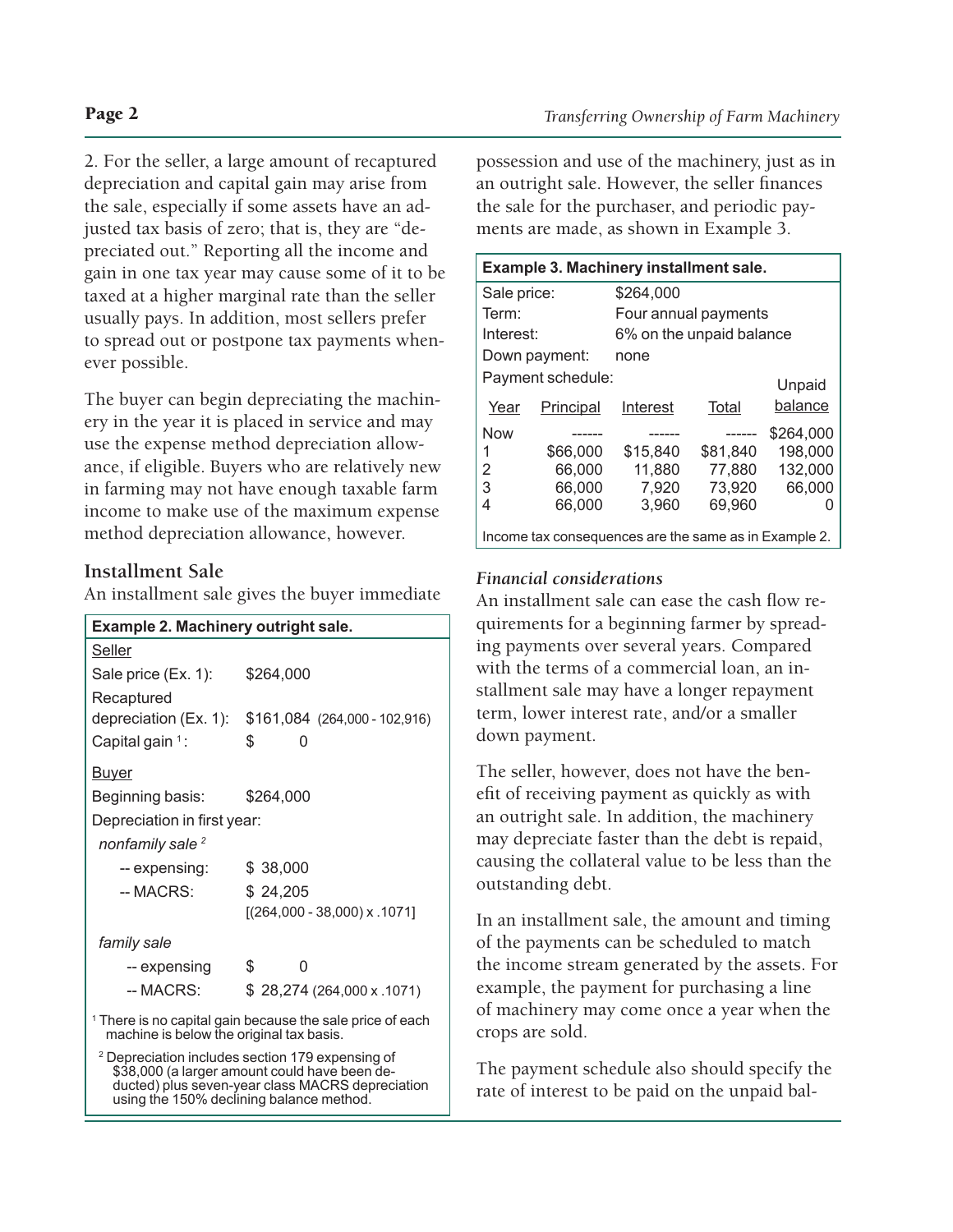ance. This rate can be fixed for the life of the contract or renegotiated periodically. Family agreements sometimes contain below market interest rates. If the interest rate is lower than the "applicable federal rate," the payments must be recalculated at the federal rate when reporting interest for income taxes. The applicable federal rate is adjusted monthly and can be obtained from most tax preparers or the Internal Revenue Service (IRS).

#### *Income tax considerations*

For the buyer, the tax consequences of an installment sale are the same as for an outright purchase. The assets are immediately transferred to the buyer's depreciation schedule. In addition, interest paid becomes a deductible expense.

The seller must report all recaptured depreciation in the year of sale, even if payments are spread over more than one tax year. When the buyer and seller are closely related, all capital gains (if any) also may be taxable in the year of sale. This applies to parents, children,

spouses, and certain corporations, partnerships, and trusts. Check with a qualified tax preparer to determine what rules apply to your particular situation. For unrelated parties, capital gain is taxed in the years that debt payments are made, but recaptured depreciation is still taxed in the year of sale.

When several pieces of machinery are sold together, the selling price is allocated among them based on their relative fair market values. Likewise, the buyer allocates the purchase price among the items based on relative fair market values to obtain the beginning basis for depreciation.

Interest is taxed as it is received. Thus, the taxation of the payments of a sale between related parties can be spread out somewhat by increasing the interest rate and lowering the purchase price of the machinery within a reasonable margin.

#### **Gradual Sale**

A line of machinery also can be transferred

| Example 4. Machinery gradual sale. |               |                   |               |          |  |
|------------------------------------|---------------|-------------------|---------------|----------|--|
|                                    | Year 1        | Year <sub>2</sub> | Year 3        | Year 4   |  |
| Item sold (Ex. 1):                 | tractor no. 2 | planter           | tractor no. 1 | combine  |  |
| <b>Seller</b>                      |               |                   |               |          |  |
| Sale price: 1                      | \$40,000      | \$22,000          | \$56,000      | \$90,000 |  |
| Adjusted basis: <sup>2</sup>       | 0             | 0                 | \$22,056      | 0        |  |
| Recaptured                         |               |                   |               |          |  |
| depreciation:                      | \$40,000      | \$22,000          | \$33,944      | \$90,000 |  |
| <b>Buyer</b>                       |               |                   |               |          |  |
| Beginning basis:                   | \$40,000      | \$22,000          | \$56,000      | \$90,000 |  |
| Depreciation in first year:        |               |                   |               |          |  |
| -- nonfamily sale: 3               | \$38,214      | \$22,000          | \$39,928      | \$43,570 |  |
| -- family sale: 4                  | \$4,284       | \$2,356           | \$5,998       | \$9,640  |  |

<sup>1</sup> Sale prices are decreased in later years to reflect wear and obsolescence.

 $^{\rm 2}$  The adjusted basis is decreased in later years to reflect the additional tax depreciation claimed.

3 Depreciation includes section 179 expensing at the \$38,000 level (more could have been taken), plus MACRS depreciation using the 150% declining balance method.

4 Depreciation is based on the MACRS 150% declining balance method. No section 179 expensing is allowed.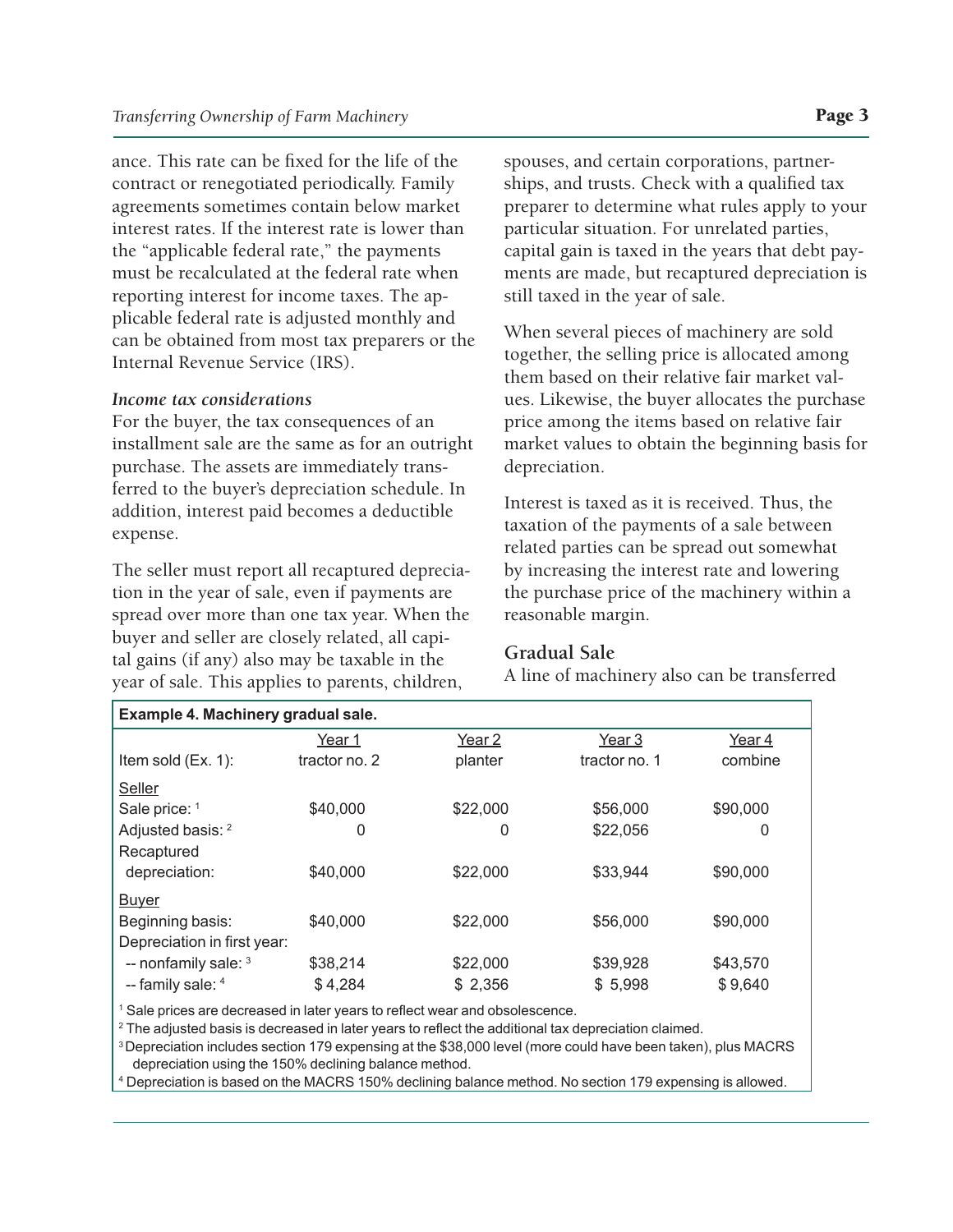by selling one or two items outright each year as shown in Example 4. Such a gradual sale can spread out tax payments as well as the cash flow requirements. The assets transferred each year must be clearly specified. The buyer becomes responsible for repairs, insurance, and other ownership costs when each piece of machinery changes hands.

A plan should be developed identifying which items of machinery will be transferred each year and how many years will be required to complete the transfer. A gradual sale can continue until all the machinery is sold.

If the parties farm together, the gradual transfer may change how farm income is divided each year. The younger party will own more of the business assets each year so should receive a larger share of the income. If the older party has already left the business, the younger party will need to lease items that have not yet been purchased.

#### *Financial considerations*

With a gradual sale, the cash flow requirements are spread over a period of years, similar to an installment sale or an outright sale financed by a lender. However, the gradual sale does not require the buyer to borrow money to buy the entire machinery line.

Another advantage of a gradual machinery sale is that the number of items transferred can be adjusted each year to fit the buyer's cash flow situation. For example, if the younger party has a low profit year, the number of items purchased that year can be reduced or eliminated. Conversely, the number of items can be increased in a year of high profits.

Some sellers elect to transfer ownership each time a major equipment item is replaced. The buyer can supply the down payment money

for the trade and pay the seller the fair market value of the item traded. If co-ownership is desired, the fair market value of the item traded is counted toward the seller's portion of the cost of the new machine.

#### *Income tax considerations*

The tax consequences of a gradual sale are the same as those described for the outright sale, but occur over several years. Unlike an installment sale, a gradual sale spreads both recaptured depreciation and capital gains over a period of years. It also allows an eligible buyer to use the expense method depreciation option each year.

In addition, selling machines with the highest adjusted tax basis last allows the seller to continue to depreciate them.

## **Leasing**

A lease can be used in situations where the owner (older party) already has left the business. For example, if the older party leaves the business before the machinery ownership is transferred, the machinery can be leased until it is purchased.

The lease payments should be reasonable and should cover the owner's fixed costs of depreciation, return on investment, and insurance. Tax depreciation is usually a poor estimate of actual economic depreciation. Economic depreciation can be estimated by multiplying the current market value of the machinery by 8 to 10 percent. Return on investment can be computed by multiplying the current market value by a return of 6 to 8 percent. The actual cost of insurance can be used. Alternatively, the lease payment can be computed by multiplying the current market value by 15 to 20 percent.

The renter (younger party) is usually responsible for all costs related to use, such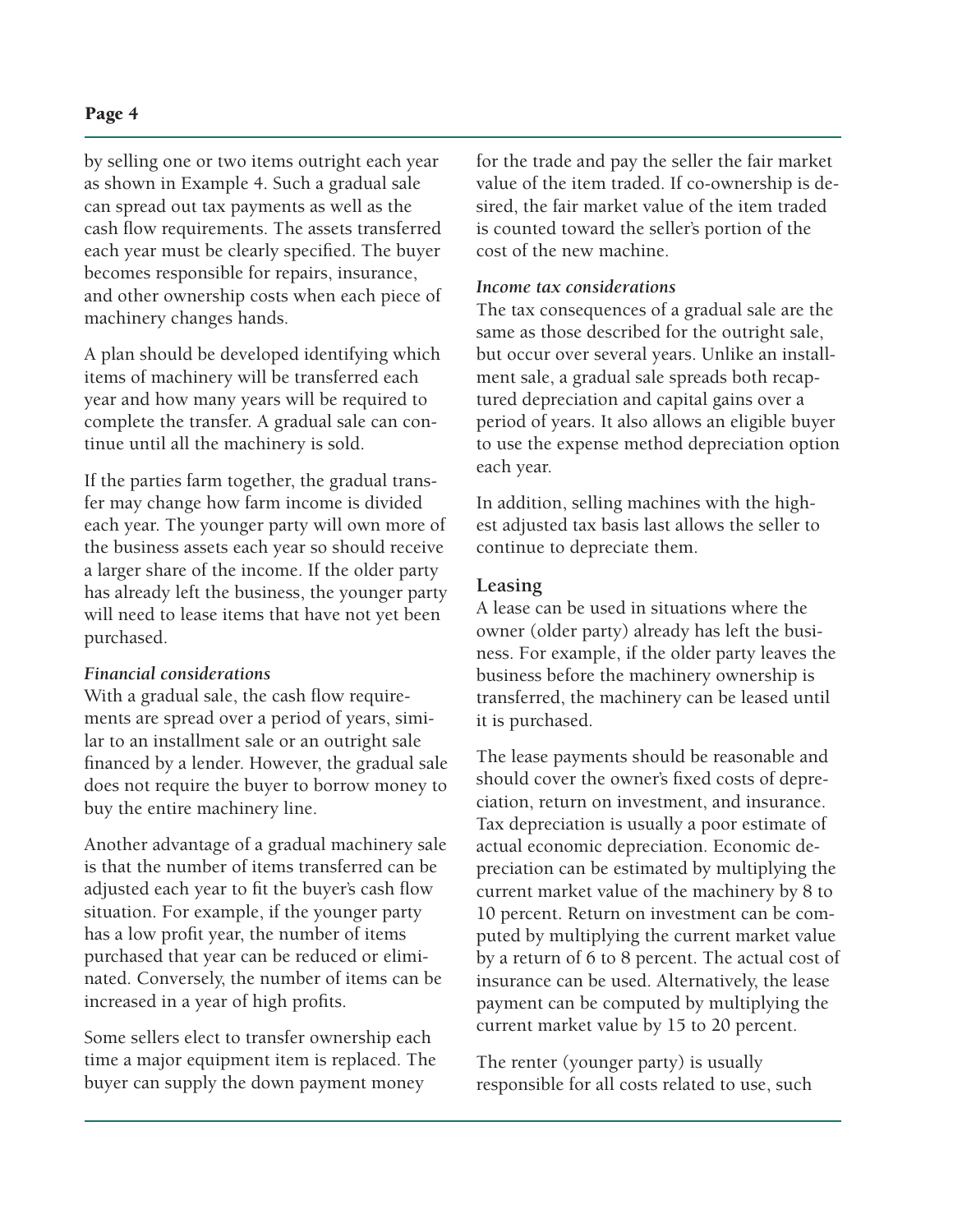as fuel, lubrication, repairs, and maintenance. The owner (older party) is usually responsible for paying for capital improvements, such as major overhauls or the replacement of an engine. These improvements increase the value of the machine, the rental rate, and the eventual sale value. Rental payments should decrease as the machinery line ages, unless older machines are replaced.

When a machine is used by both the owner and the renter, an agreement (Information File Machinery and Labor Sharing Agreement) can be created and lease payments can be calculated by the acre or by the hour. A lease arrangement often is combined with one of the methods of transferring ownership described previously.

## **Lease with Option to Buy**

Leasing machinery with an option to buy allows the younger party to use the equipment for a period of years and then buy it at the end of the lease period.

*Financial considerations*

Leasing a machine from the older party can lower the cash flow requirements of the younger party in the early years, as illustrated in Example 5. It also allows the buyer to accumulate financial resources and to be more certain about what direction the farming operation will take before purchasing.

*Income tax considerations* Lease payments are taxed as they are received by the owner (older party) and are a deductible expense to the

renter (younger party). All leased machinery remains on the depreciation schedule of the owner. If the option to purchase is exercised, the same tax consequences arise as described for an outright sale, but they are based on the sale price at the time the option is exercised.

To be taxed as a true lease agreement, a lease with an option to buy arrangement must allow for the purchase at the end of the lease to be optional, and the eventual purchase price must be near the fair market value of the machinery at that time. Lease payments must reasonably reflect the value of the machinery. If the lease does not meet IRS conditions for a lease, it will be taxed as an installment sale.

# **Lease with Gradual Sale**

A lease can be combined with a gradual sale in situations where the owner (older party) leaves the business before the sale is completed. Each year, the buyer (younger party) purchases one or more items of machinery

| Example 5. Machinery lease with option to buy after three years.                 |           |                                               |        |           |
|----------------------------------------------------------------------------------|-----------|-----------------------------------------------|--------|-----------|
|                                                                                  | Year 1    | Year 2                                        | Year 3 | Year 4    |
| Value $1$                                                                        |           | \$264,000 \$238,000 \$214,000                 |        | \$192,000 |
| Lease payment <sup>2</sup>                                                       |           | \$39,600 \$35,700 \$32,100                    |        |           |
| Purchase                                                                         |           |                                               |        | \$192,000 |
| <b>Seller</b>                                                                    |           |                                               |        |           |
| Sale price in fourth year:                                                       |           | \$192,000 (fair market value)                 |        |           |
| Adjusted tax basis:                                                              | 0         |                                               |        |           |
| Recaptured depreciation: \$192,000 (after year 4)                                |           |                                               |        |           |
| <u>Buyer</u>                                                                     |           |                                               |        |           |
| Beginning basis:                                                                 | \$192,000 |                                               |        |           |
| Depreciation in first year of ownership:<br>nonfamily sale: 3                    |           |                                               |        |           |
| -- expensing                                                                     | \$38,000  |                                               |        |           |
| -- MACRS:                                                                        |           | $$16,494$ $[(192,000 - 38,000) \times .1071]$ |        |           |
| family sale                                                                      |           |                                               |        |           |
| -- expensing                                                                     | \$0       |                                               |        |           |
| -- MACRS:                                                                        |           | \$20,564 (192,000 x .1071)                    |        |           |
| <sup>1</sup> Current value is reduced to reflect economic depreciation.          |           |                                               |        |           |
| <sup>2</sup> Computed at 15% of current value.                                   |           |                                               |        |           |
| <sup>3</sup> Depreciation includes section 179 expensing at \$38,000, plus MACRS |           |                                               |        |           |
| depreciation using the 150% declining balance method.                            |           |                                               |        |           |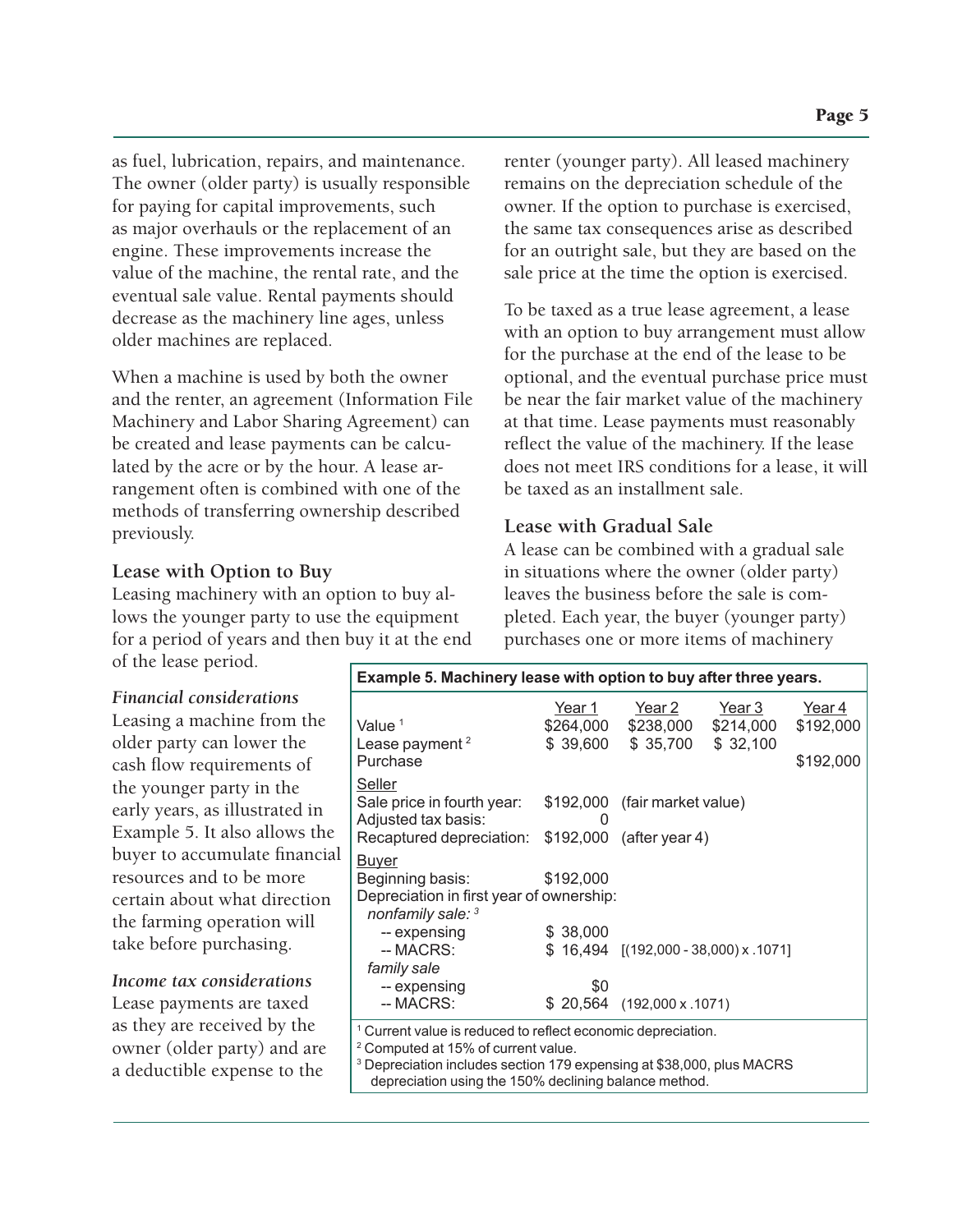#### Page 6

| Example 6. Machinery gradual sale/lease combination.                                  |               |           |               |          |  |
|---------------------------------------------------------------------------------------|---------------|-----------|---------------|----------|--|
|                                                                                       | Year 1        | Year 2    | Year 3        | Year 4   |  |
| Item sold (Ex. 1):                                                                    | tractor no. 2 | planter   | tractor no. 1 | combine  |  |
| Sale price:                                                                           | \$40,000      | \$22,000  | \$56,000      | \$90,000 |  |
| Value of remaining machinery:                                                         | \$194,000     | \$152,000 | \$90,000      | 0        |  |
| Lease payment (15%):                                                                  | \$29,100      | \$22,800  | \$13,500      | 0        |  |
| Total payment (lease plus sale):                                                      | \$69,100      | \$44,800  | \$69,500      | \$90,000 |  |
| Recaptured depreciation and depreciation in first year are the same as for Example 4. |               |           |               |          |  |

and leases the machinery that has not yet been purchased. As items are purchased, they are dropped from the lease arrangement and the lease payments are reduced accordingly. Example 6 shows an example of a combined lease and gradual sale.

# **Gifting**

Machinery also can be transferred from the older party to the younger party as an outright gift.

# *Financial considerations*

With a gift, the giver (older party) receives no payment from the recipient (younger party) in exchange for the machinery. Although a gift program is financially advantageous for the recipient (younger party), it may be a burden to the giver (older party) if money is needed for living expenses and other commitments. Also, in a parent and child situation, other family members may feel that they have not been treated fairly unless gifts of an equal value are made to them as well.

# *Income tax considerations*

The adjusted income tax basis of machinery transferred as a gift generally carries over to the recipient's depreciation schedule as shown in Example 7. Gifting has the advantage of delaying the income tax consequences of the

transfer until a later time. However, the recipient (younger party) will have few or no depreciation deductions from items with a low adjusted basis, such as older machinery.

# *Gift tax considerations*

Federal tax laws allow gifts of present interests of up to \$14,000 (2013) annually to be excluded from gift tax (AgDM File C4-23 Gift Tax). The exclusion is annual so it can be used every year (the gift tax exclusion amount may be adjusted each year). Up to \$28,000 can be given by a wife and husband, even if only one of them owns the property. When gifts are made to both the gift recipient (younger party) and his/her spouse, the amount is doubled. So, the older party husband and wife can give up to \$56,000 to the younger party husband and wife without being subject to gift tax fil-

| Example 7. Machinery outright gift.                                             |           |  |
|---------------------------------------------------------------------------------|-----------|--|
| Seller                                                                          |           |  |
| Fair market value:                                                              | \$264,000 |  |
| Sale price:                                                                     | 0         |  |
| Adjusted basis:                                                                 | \$102,916 |  |
| Depreciation recapture:                                                         | 0         |  |
| Capital gain:                                                                   | O         |  |
| $G$ ift: <sup>1</sup>                                                           | \$264.000 |  |
| Buyer                                                                           |           |  |
| Purchase price:                                                                 | U         |  |
| Beginning basis:                                                                | \$102.916 |  |
| <sup>1</sup> May reduce the unified credit and could be subject to gift<br>tax. |           |  |
|                                                                                 |           |  |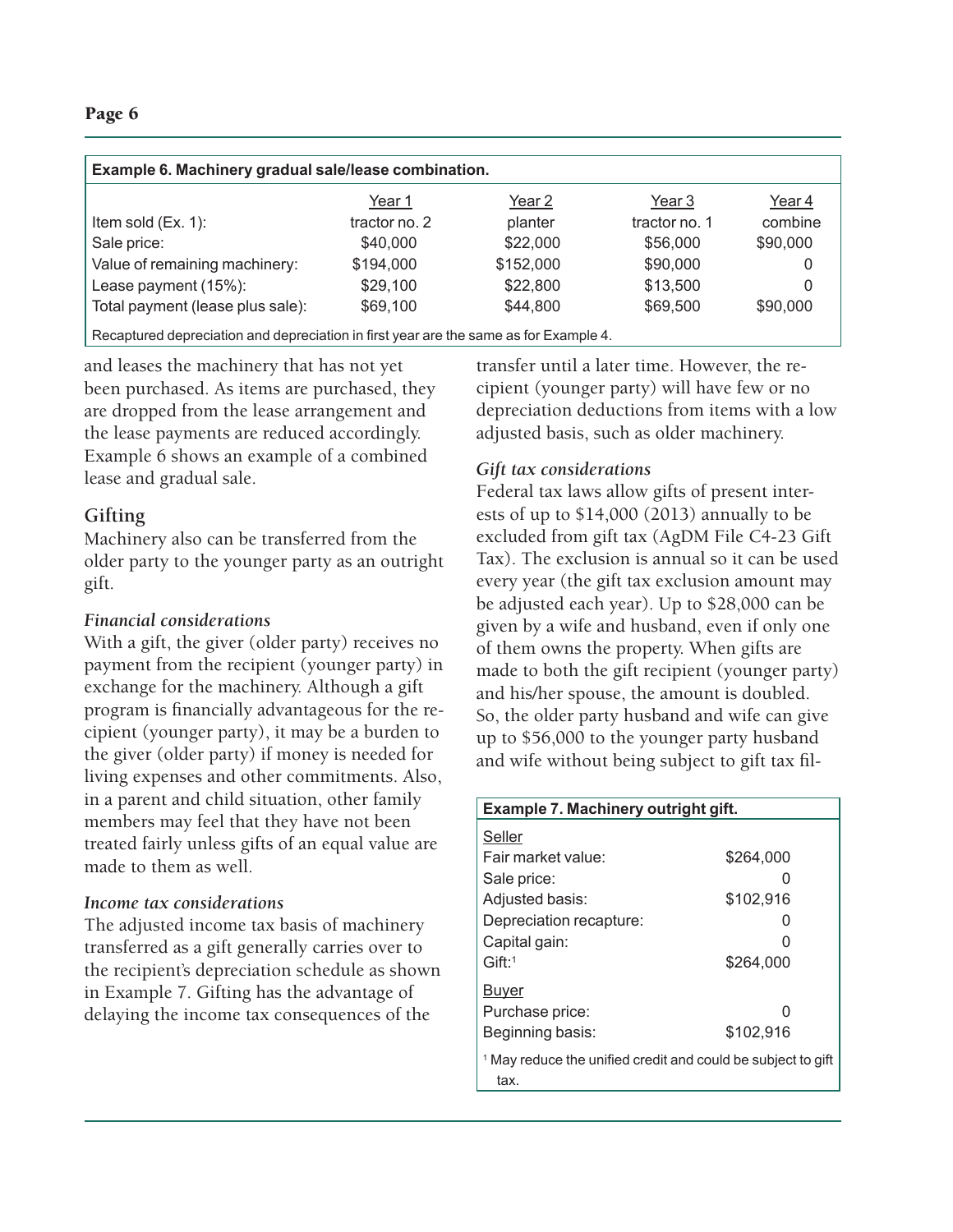ing. Taxable gifts beyond this exclusion are included in the calculation of federal estate tax (Information File Federal Estate Tax) after death and may increase the amount of federal estate tax due.

# **Combination Sale and Gift**

Machinery gifts can be combined with an outright sale. The difference between the fair market value of the machinery and the amount of cash paid for the machine is considered a gift. These values should be documented carefully. If the size of the gift is equal to or less than the annual exclusion, no gift tax filing is due.

# *Financial considerations*

The combination sale and gift method reduces the buyer's (younger party's) cash flow requirements. However, the seller (older party) receives less money to spend or invest, which could reduce financial security during retirement.

# *Income tax considerations*

The tax consequences of a combination sale and gift are shown in Example 8. The lower sale price reduces the amount of recaptured depreciation and could lower or eliminate capital gains. However, the buyer (younger party) will have a lower initial tax basis to depreciate when the machinery is purchased.

# **Gradual Gift and Sale**

Combining a gradual sale with a gifting program is similar to a gradual sale except that the sale price of each item is below fair market value. The difference is considered a gift. An advantage of this method is that the annual gift tax exclusion can be used every year.

| Example 8. Machinery combination sale and gift. |                                                                         |  |  |  |
|-------------------------------------------------|-------------------------------------------------------------------------|--|--|--|
| <u>Seller</u>                                   |                                                                         |  |  |  |
| Fair market value:                              | \$264,000                                                               |  |  |  |
| Sale price:                                     | \$200,000                                                               |  |  |  |
| Adjusted basis:                                 | \$102,916                                                               |  |  |  |
|                                                 | Depreciation recapture: \$97,084 (200,000 - \$102,916)                  |  |  |  |
| $G$ ift: <sup>1</sup>                           | $$64,000(264,000 - $200,000)$                                           |  |  |  |
| <u>Buyer</u>                                    |                                                                         |  |  |  |
| Purchase price:                                 | \$200,000                                                               |  |  |  |
| Beginning basis:                                | \$200,000                                                               |  |  |  |
| Depreciation in first year:                     |                                                                         |  |  |  |
| nonfamily sale <sup>2</sup>                     |                                                                         |  |  |  |
| -- expensing:                                   | \$38,000                                                                |  |  |  |
| -- MACRS:                                       | \$17,350                                                                |  |  |  |
|                                                 | $[(200,000 - 38,000) \times .1071]$                                     |  |  |  |
| family sale                                     |                                                                         |  |  |  |
| -- expensing:                                   | \$0                                                                     |  |  |  |
| -- MACRS:                                       | \$21,420 (200,000 x .1071)                                              |  |  |  |
| tax.                                            | <sup>1</sup> May reduce the unified credit and could be subject to gift |  |  |  |
|                                                 | <sup>2</sup> Depreciation includes section 179 expensing at \$38,000,   |  |  |  |
|                                                 | plus MACRS depreciation using the 150% declining                        |  |  |  |
| balance method.                                 |                                                                         |  |  |  |

# *Financial considerations*

In addition to spreading the purchase cost over several years, it also reduces the size of the payment each year. However, the seller (older party) receives less cash, which may negatively impact his/her financial position during retirement.

Some gradual sale and gift agreements specify that when a machinery item is replaced, the item to be traded is gifted to the younger party who then supplies the cash difference needed to complete the trade.